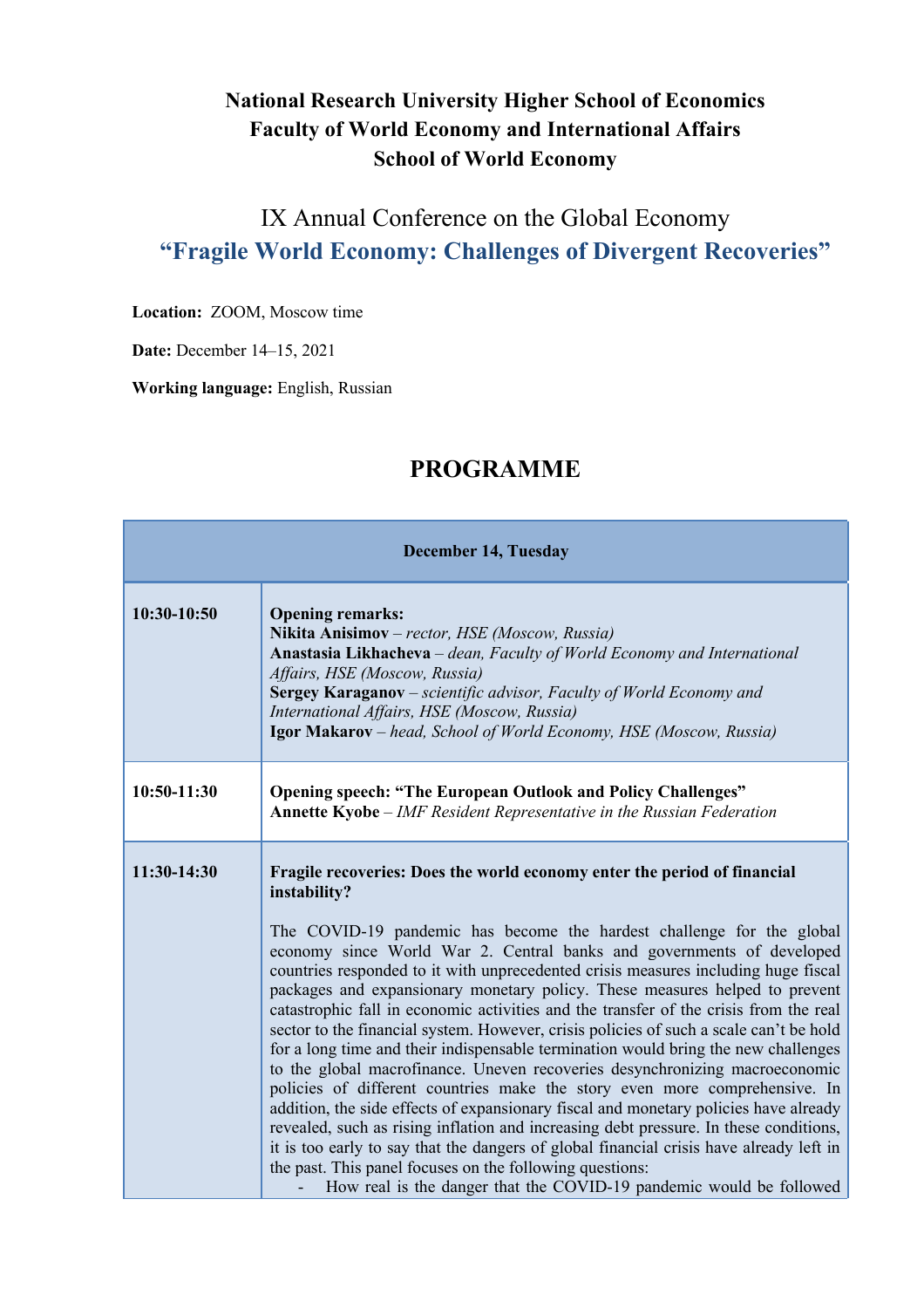|             | by full-scale financial crisis?<br>Which regions are the most vulnerable to the financial turmoil?<br>Is the high inflation a new normal for the 2020s?<br>How the increasing global debt may be addressed?<br>Moderator: Leonid Grigoryev - academic supervisor, School of World<br>Economy, HSE (Moscow, Russia)<br><b>Eugeniy Vinokurov</b> – chief economist, Eurasian Development Bank and Eurasian<br>Fund for Stabilization and Development<br>Peter van Bergeijk – professor of international economics and macroeconomics,<br>Erasmus University (Hague, Netherlands)<br>Igor Makarov - head, School of World Economy, HSE (Moscow, Russia)<br>Marcel Salikhov - president, Institute of Energy and Finance (Moscow, Russia)<br>Sergey Shatalov - independent researcher, former lead strategy officer, World<br><b>Bank</b><br>Alexei Ivashchenko - associate professor, VU Amsterdam (Amsterdam,<br>Netherlands)<br>Anastasia Podrugina – senior lecturer, School of World Economy, HSE (Moscow,<br>Russia)                                                                                                                                                                                                                                                                                                                                                                                                                                                                                                                                                                                                                                                                 |
|-------------|----------------------------------------------------------------------------------------------------------------------------------------------------------------------------------------------------------------------------------------------------------------------------------------------------------------------------------------------------------------------------------------------------------------------------------------------------------------------------------------------------------------------------------------------------------------------------------------------------------------------------------------------------------------------------------------------------------------------------------------------------------------------------------------------------------------------------------------------------------------------------------------------------------------------------------------------------------------------------------------------------------------------------------------------------------------------------------------------------------------------------------------------------------------------------------------------------------------------------------------------------------------------------------------------------------------------------------------------------------------------------------------------------------------------------------------------------------------------------------------------------------------------------------------------------------------------------------------------------------------------------------------------------------------------------------------|
| 14:30-15:30 | <b>Lunch break</b>                                                                                                                                                                                                                                                                                                                                                                                                                                                                                                                                                                                                                                                                                                                                                                                                                                                                                                                                                                                                                                                                                                                                                                                                                                                                                                                                                                                                                                                                                                                                                                                                                                                                     |
| 15:30-16:30 | Keynote speech: "Covid, Climate, and the Future of Trade"<br>Richard Baldwin - professor of international economics, Graduate Institute of<br>International and Development Studies (Geneva, Switzerland)                                                                                                                                                                                                                                                                                                                                                                                                                                                                                                                                                                                                                                                                                                                                                                                                                                                                                                                                                                                                                                                                                                                                                                                                                                                                                                                                                                                                                                                                              |
| 16:30-19:30 | Newly divided world: Will the intense international trade come back?<br>International trade suffered from the COVID-19 pandemic less that was expected<br>in its beginning. In many sectors, companies managed to adjust to the new reality<br>and prevented the disruption of value chains. The expansion of monetary and fiscal<br>policies in developed countries helped to maintain the demand for imported goods.<br>Some stabilization in US-China tensions brought hopes that these countries will be<br>able to avoid the expanding trade war, at least in the near future. However, the<br>uneven recoveries don't let international trade come to the new static equilibrium.<br>The logistic crises in different parts of the world and the volatility of commodity<br>prices become new systemic risks. It may be stated that international trade avoided<br>collapse during the pandemic, the question remains whether it would rise in the<br>future. This panel focuses on the following questions:<br>How did the pandemic affect the global value chains? Did it push the<br>companies to localize/regionalize their production?<br>Is the US-China trade and investment decoupling the new reality?<br>Which structural shifts did happen in the international trade due to<br>COVID-19 pandemic?<br>Moderator: Igor Makarov - head, School of World Economy, HSE (Moscow,<br>Russia)<br><b>Yuqing Xing</b> – professor, National Graduate Institute for Policy Studies (Tokyo,<br>Japan)<br>Natalya Volchkova - vice rector, Russian Foreign Trade Academy (Moscow,<br>Russia)<br>Louis Brennan – professor in Business Studies at Trinity Business School, Trinity |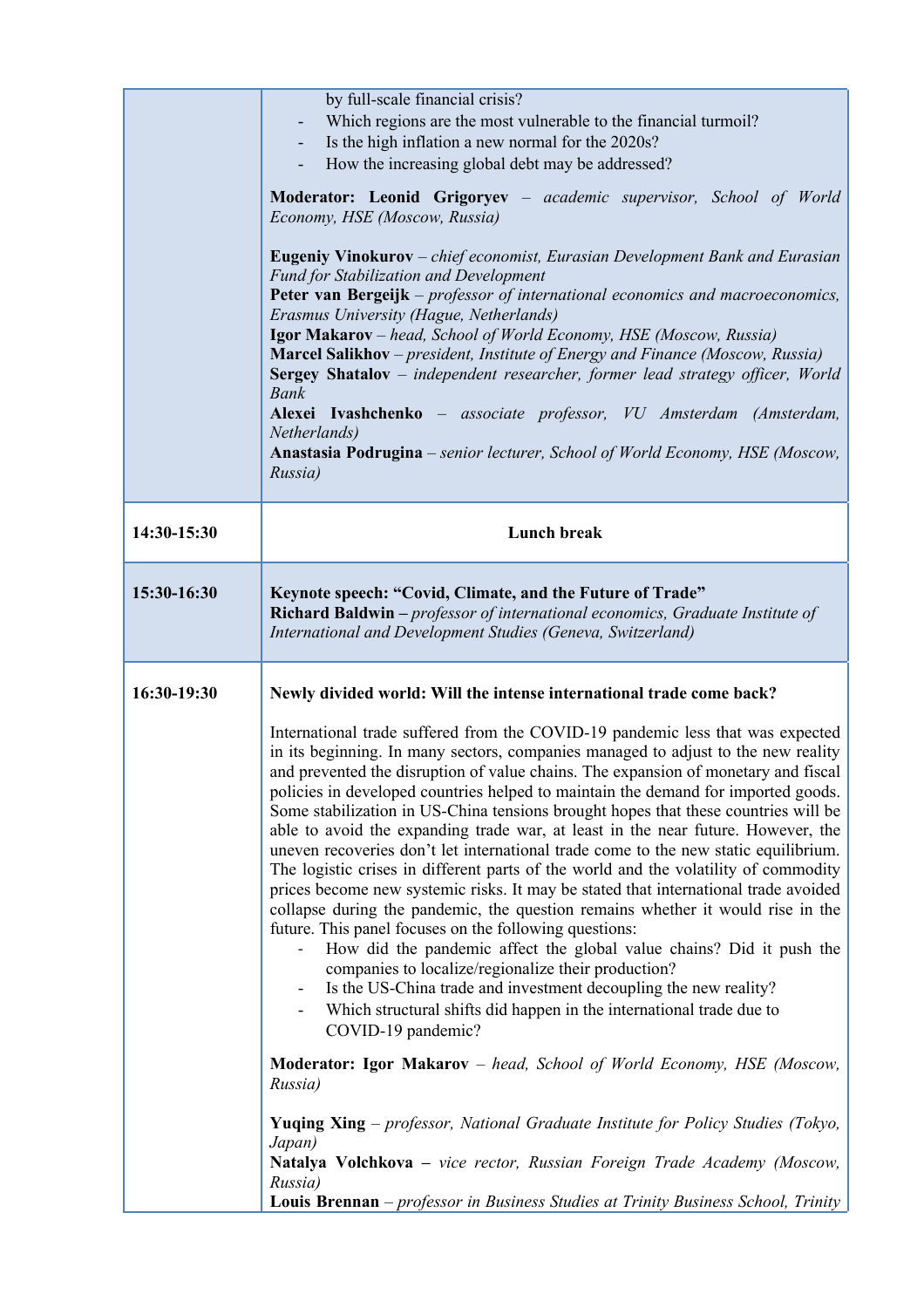| College (Dublin, Ireland)                                                       |
|---------------------------------------------------------------------------------|
| Aleksey Kuznetsov - director, Institute of Scientific Information for Social    |
| Sciences of the Russian Academy of Sciences (Moscow, Russia)                    |
| Arne Melchior - senior research fellow, head/coordinator of Centre for          |
| International Economics and Trade, Norwegian Institute of International Affairs |
| (Oslo, Norway)                                                                  |
| <b>Ivan Deceatnikov</b> – associate professor, School of World Economy, HSE     |
| (Moscow, Russia)                                                                |
|                                                                                 |

| December 15, Wednesday |                                                                                                                                                                                                                                                                                                                                                                                                                                                                                                                                                                                                                                                                                                                                                                                                                                                                                                                                                                                                                                                                                                                                                                                                                                                                                                                                                                                                                                                                                                        |  |
|------------------------|--------------------------------------------------------------------------------------------------------------------------------------------------------------------------------------------------------------------------------------------------------------------------------------------------------------------------------------------------------------------------------------------------------------------------------------------------------------------------------------------------------------------------------------------------------------------------------------------------------------------------------------------------------------------------------------------------------------------------------------------------------------------------------------------------------------------------------------------------------------------------------------------------------------------------------------------------------------------------------------------------------------------------------------------------------------------------------------------------------------------------------------------------------------------------------------------------------------------------------------------------------------------------------------------------------------------------------------------------------------------------------------------------------------------------------------------------------------------------------------------------------|--|
| 10:30-13:30            | Uneven green development: Will the world be divided into climate clubs?<br>(Joint session with HSE Laboratory for Climate Change Economics)                                                                                                                                                                                                                                                                                                                                                                                                                                                                                                                                                                                                                                                                                                                                                                                                                                                                                                                                                                                                                                                                                                                                                                                                                                                                                                                                                            |  |
|                        | Despite the ongoing set of ambitious pledges aimed to achieve carbon neutrality by<br>the middle of the century, the countries are still very different in their green<br>ambitions. The gap in stringency of climate policies creates the problem of carbon<br>leakage – the loose of business competitiveness in jurisdictions with higher<br>climate-related regulatory burden. In response to this challenge, the EU has<br>introduced the Carbon Border Adjustment Mechanism imposing the carbon price<br>for the imported goods. The same opportunity is already being discussed in many<br>other countries including US, Japan, Canada and even China. This may potentially<br>lead to the appearance of a climate club when industrialized countries introduce<br>severe climate policies and supplement them with carbon border adjustment<br>creating strong incentives to emerging economies to decarbonize, too. This panel<br>focuses on the following questions:<br>Are ambitious pledges to achieve carbon neutrality by the middle of the<br>century realistic from the political, economic and technological<br>perspectives?<br>Is the EU Carbon Border Adjustment Mechanism a doubtful experiment or<br>the template for future climate regulation worldwide?<br>Are there opportunities for largest emitters to agree on joint action to<br>reduce emissions?<br>How to expand green agenda from developed world to the emerging<br>economies and fossil fuel dependent countries? |  |
|                        | Moderator: Mikhail Yulkin - founder and CEO, CarbonLab LLC (Moscow,<br>Russia)                                                                                                                                                                                                                                                                                                                                                                                                                                                                                                                                                                                                                                                                                                                                                                                                                                                                                                                                                                                                                                                                                                                                                                                                                                                                                                                                                                                                                         |  |
|                        | Andrei Marcu - executive director, ERCST (Brussels, Belgium)<br>Igor Makarov - head, School of World Economy, HSE (Moscow, Russia)<br>Kevin Tu - associate research fellow, Center for Energy & Climate, French<br>Institute of International Relations (Paris, France)<br><b>Joschka Wanner</b> – associate professor, University of Potsdam (Potsdam,<br>Germany)<br>Ilya Stepanov - deputy head, Laboratory for Climate Change Economics, HSE<br>(Moscow, Russia)<br><b>Dzhanneta Medzhidova</b> - lecturer, School of World Economy, HSE (Moscow,<br>Russia)                                                                                                                                                                                                                                                                                                                                                                                                                                                                                                                                                                                                                                                                                                                                                                                                                                                                                                                                       |  |
| 13:30-15:00            | <b>Lunch break</b>                                                                                                                                                                                                                                                                                                                                                                                                                                                                                                                                                                                                                                                                                                                                                                                                                                                                                                                                                                                                                                                                                                                                                                                                                                                                                                                                                                                                                                                                                     |  |